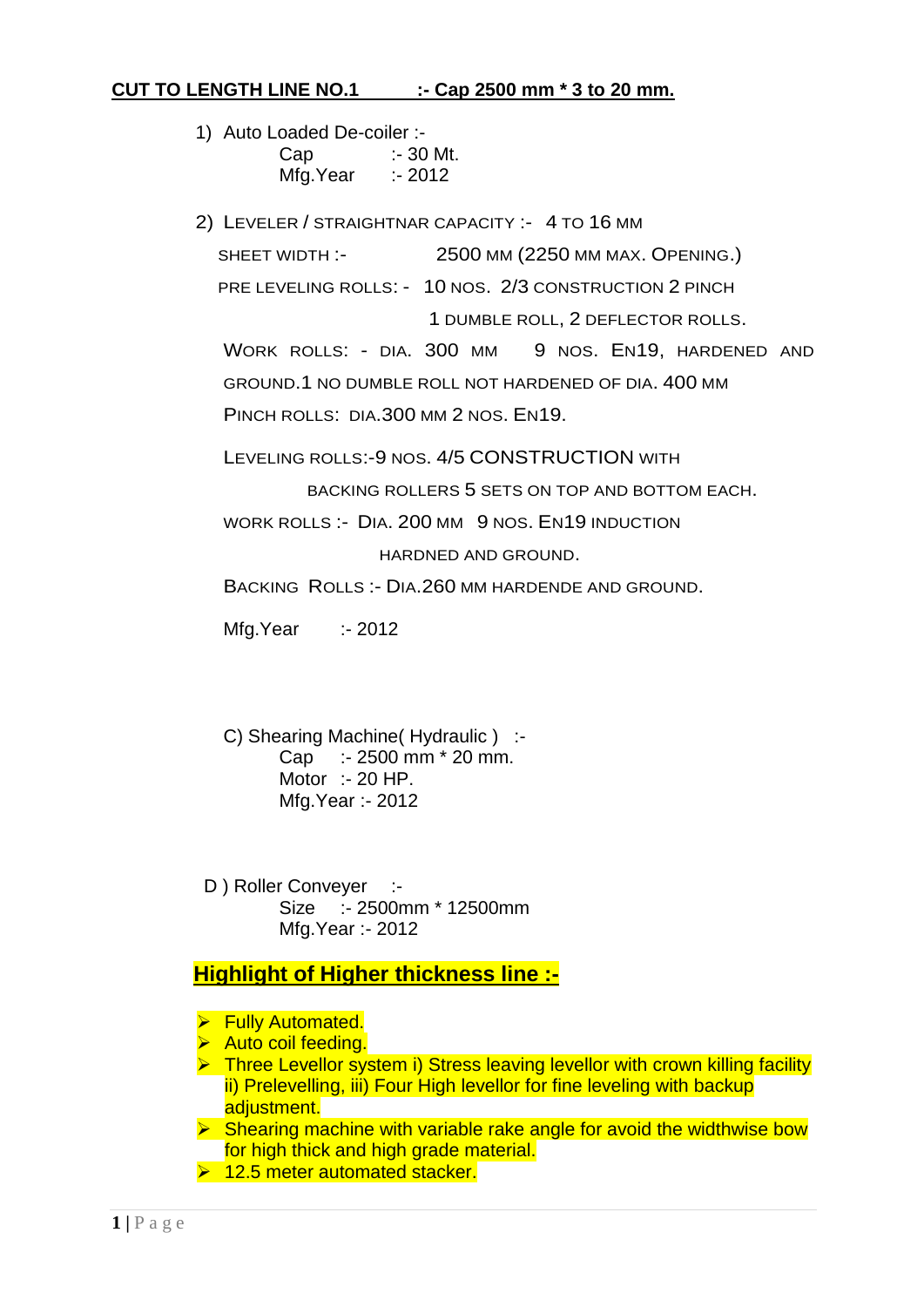## **CUT TO LENGTH LINE NO. 2 :- Cap 2000 mm \* 0.3 to 4 mm.**

A ) Auto Loaded De-coiler :- Cap :- 30 Mt. Mfg.Year :- 2012 Bore Adjustment :- Min 480mm to Max 760mm OR

Min 450 mm to Max 730 mm

B ) Straightner / Leveler :-**CAPACITY :-** 0.3 TO 3.5 MM THICK SHEETS

**SHEET WIDTH :-** 2000 MM MAX. SHEET WIDTH

**NO OF ROLLERS :-** 17 GROUND ROLLERS + 2 PINCH ROLLERS

**SIZE OF ROLLS :-** 60 MM DIA.

**TYPE OF MACHINE :-** 5 high.

**BACKING ROLLS :- 5** sets on top and 5 sets on bottom 3 sets

adjustable with motors

**SCREW DOWN :-** with 2 gear motors and tilting facility**.**

- C ) Shearing machine :-Cap :- 2000 mm \* 4 mm. Motor :- 20 HP. Mfg.Year :- 2012
- D ) Roller Conveyer :- Size :- 2000mm \* 3500mm Belt material :- PVC Belt Power and Drive :- 2 H.P. driven thru chain drive. Mfg.Year :- 2012

#### **CUT TO LENGTH LINE NO. 3 :- Cap 1480 mm \* 0.3 to 1.5 mm.**

A ) Auto Loaded De-coiler :- Cap :- 20 Mt. Mfg.Year :- 2012 Bore Adjustment :- Min 480mm to Max 760mm OR

Min 450 mm to Max 730 mm

B) Straightner / Leveler :-**CAPACITY :-** 0.3 TO 1.5 MM THICK SHEETS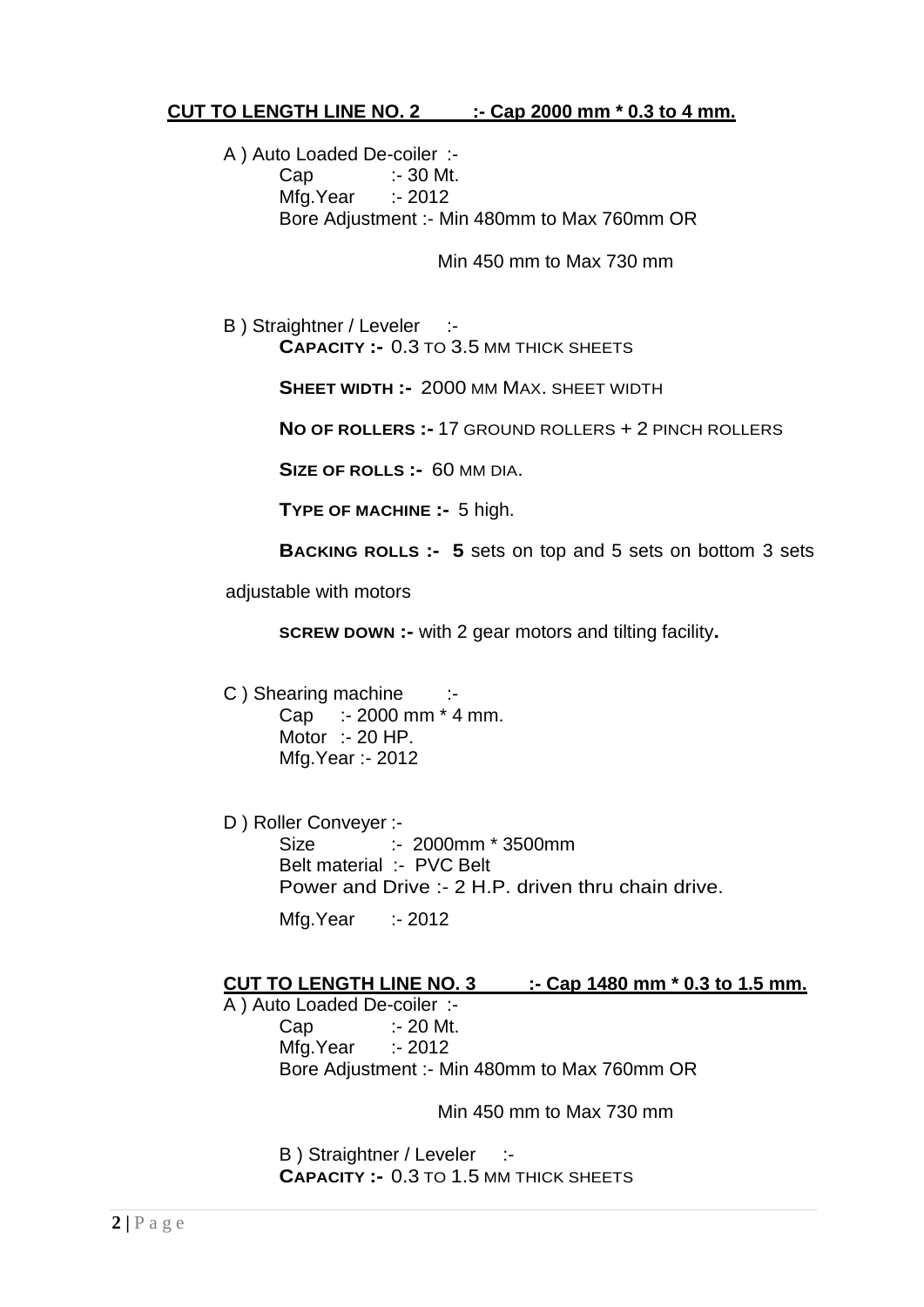**SHEET WIDTH :- 148**0 MM MAX. SHEET WIDTH

**NO OF ROLLERS :-** 17 GROUND ROLLERS + 2 PINCH ROLLERS

**SIZE OF ROLLS :-** 60 MM DIA.

**TYPE OF MACHINE :-** 5 high.

**BACKING ROLLS :- 5** sets on top and 5 sets on bottom

**SCREW DOWN :-** with 2 gear motors and tilting facility**.**

C ) Shearing machine :-Cap :- 1500 mm \* 4 mm.

> Motor :- 20 HP. Mfg.Year :- 2012

D ) Roller Conveyer :- Size :- 1600mm \* 3500mm Belt material :- PVC Belt Power and Drive :- 2 H.P. driven thru chain drive. Mfg.Year :- 2012

## **SLITTING LINE No.1 :- 10mm x 1750mm Capacity**

| Width of coil        | 1700 mm.                                   |
|----------------------|--------------------------------------------|
| Sheet thickness      | 1 to 10 mm.                                |
| Bore of coils        | 500 to 800mm.                              |
| Max. O.D. of coil    | 2000 mm.                                   |
| Weight of coil       | 25 Tons                                    |
| No of slits          | 10 Nos. Max up to 4 mm thick               |
| 4 Nos. max for 10 mm |                                            |
| <b>Slit Width</b>    | 90 mm MIN.                                 |
| Line speed           | 0 to 50 M/Min for 4mm &                    |
|                      | 0 to 30 M/min for 10 mm                    |
|                      | Type of Raw material H.R. /C.R./S.S sheets |

# **NARR0W CUT TO LENGTH :- 12mm x 750mm Capacity**

| Width of coil     | 750 mm.     |
|-------------------|-------------|
| Sheet thickness   | 1 to 12 mm. |
| Max. O.D. of coil | 2000 mm.    |
| Weight of coil    | 15 Tons     |